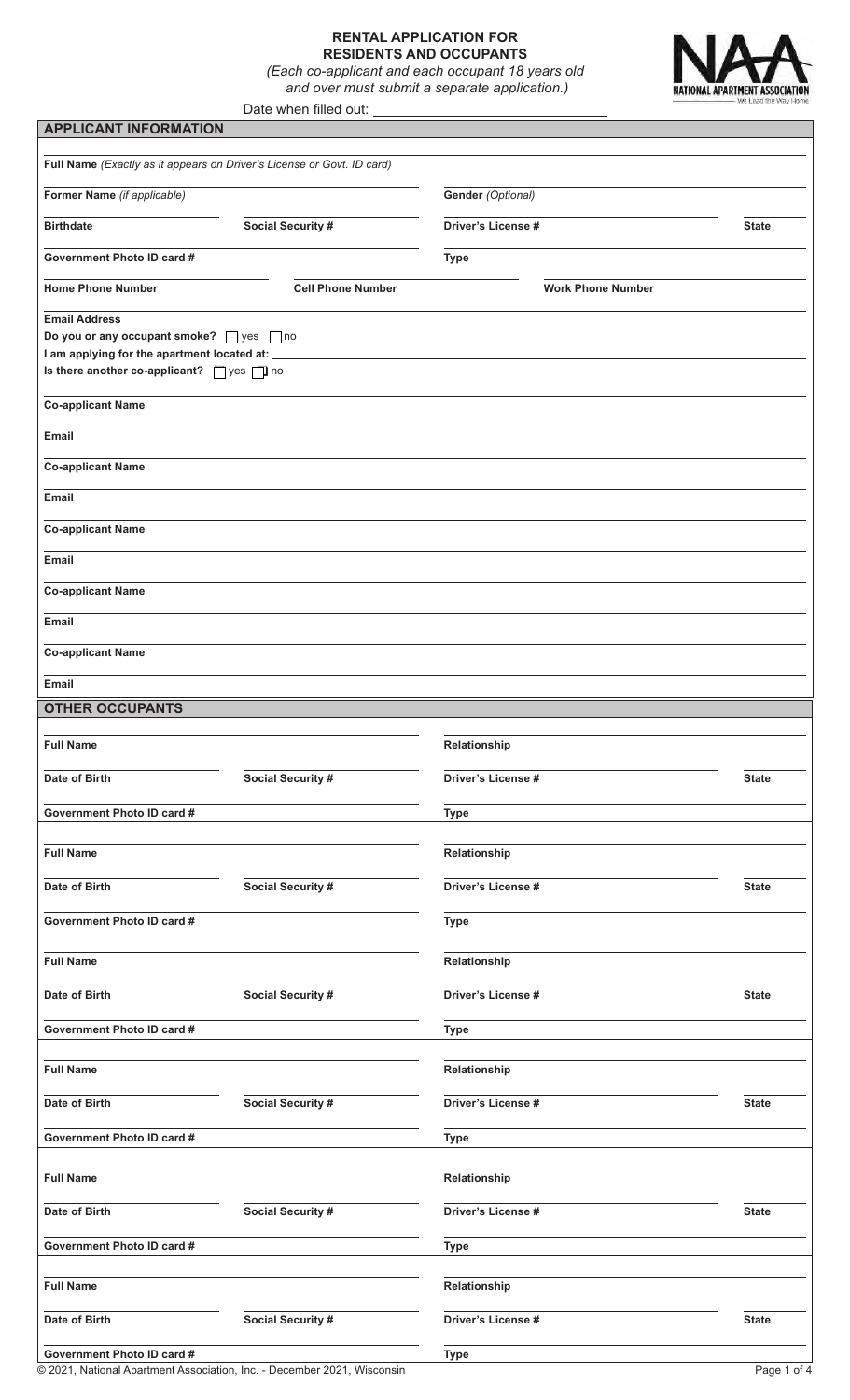| <b>RESIDENCY INFORMATION</b>                                                                                                |               |                |                                   |                               |
|-----------------------------------------------------------------------------------------------------------------------------|---------------|----------------|-----------------------------------|-------------------------------|
|                                                                                                                             |               |                |                                   |                               |
| Current Home Address (where you live now)                                                                                   |               |                |                                   | Do you <b>Trent</b> or        |
| City                                                                                                                        |               | <b>State</b>   | Zip Code                          | $\Box$ own?                   |
| Dates:                                                                                                                      |               |                | \$                                |                               |
| <b>From</b>                                                                                                                 | To            |                | <b>Monthly Payment</b>            |                               |
| <b>Apartment Name</b>                                                                                                       |               |                |                                   |                               |
|                                                                                                                             |               |                |                                   |                               |
| <b>Landlord/Lender Name</b>                                                                                                 |               |                | Phone                             |                               |
| <b>Reason for Leaving</b>                                                                                                   |               |                |                                   |                               |
| (The following is only applicable if at current address for less than 6 months.)                                            |               |                |                                   |                               |
|                                                                                                                             |               |                |                                   |                               |
| <b>Previous Home Address</b>                                                                                                |               |                |                                   |                               |
| City                                                                                                                        |               | <b>State</b>   | Zip Code                          | Do you rent or<br>$\Box$ own? |
| Dates:                                                                                                                      |               |                | \$                                |                               |
| <b>From</b>                                                                                                                 | To            |                | <b>Monthly Payment</b>            |                               |
| <b>Apartment Name</b>                                                                                                       |               |                |                                   |                               |
|                                                                                                                             |               |                |                                   |                               |
| <b>Landlord/Lender Name</b>                                                                                                 |               |                | Phone                             |                               |
|                                                                                                                             |               |                |                                   |                               |
| <b>Reason for Leaving</b>                                                                                                   |               |                |                                   |                               |
| <b>EMPLOYMENT INFORMATION</b>                                                                                               |               |                |                                   |                               |
|                                                                                                                             |               |                |                                   |                               |
| <b>Present Employer</b>                                                                                                     |               | <b>Address</b> |                                   |                               |
| City                                                                                                                        |               | <b>State</b>   | Zip Code                          | <b>Work Phone</b>             |
| Dates:                                                                                                                      |               |                |                                   |                               |
| <b>From</b>                                                                                                                 | To            |                |                                   | <b>Gross Monthly Income</b>   |
| <b>Position</b>                                                                                                             |               |                |                                   |                               |
|                                                                                                                             |               |                |                                   |                               |
| <b>Supervisor Name</b>                                                                                                      |               |                | Phone                             |                               |
| (The following is only applicable if at current employer for less than 6 months.)                                           |               |                |                                   |                               |
|                                                                                                                             |               |                |                                   |                               |
| <b>Previous Employer</b>                                                                                                    |               | <b>Address</b> |                                   |                               |
| City                                                                                                                        |               | <b>State</b>   | Zip Code                          | <b>Work Phone</b>             |
| Dates:                                                                                                                      |               |                |                                   |                               |
| From                                                                                                                        | To            |                |                                   | <b>Gross Monthly Income</b>   |
| <b>Position</b>                                                                                                             |               |                |                                   |                               |
|                                                                                                                             |               |                |                                   |                               |
| <b>Supervisor Name</b>                                                                                                      |               |                | Phone                             |                               |
| <b>ADDITIONAL INCOME</b>                                                                                                    |               |                |                                   |                               |
| (Income must be verified to be considered)                                                                                  |               |                |                                   |                               |
| <b>Type</b>                                                                                                                 | <b>Source</b> |                | \$<br><b>Gross Monthly Amount</b> |                               |
|                                                                                                                             |               |                | \$                                |                               |
| <b>Type</b>                                                                                                                 | <b>Source</b> |                | <b>Gross Monthly Amount</b>       |                               |
| <b>CREDIT HISTORY</b> (if applicable)                                                                                       |               |                |                                   |                               |
| If applicable, please explain any past credit problem:                                                                      |               |                |                                   |                               |
|                                                                                                                             |               |                |                                   |                               |
|                                                                                                                             |               |                |                                   |                               |
|                                                                                                                             |               |                |                                   |                               |
| <b>RENTAL HISTORY</b>                                                                                                       |               |                |                                   |                               |
| (Check only if applicable)<br>Have you or any occupant listed in this Application ever:                                     |               |                |                                   |                               |
| been evicted or asked to move out?                                                                                          |               |                |                                   |                               |
| Г<br>moved out of a dwelling before the end of the lease term without the owner's consent?<br>declared bankruptcy?          |               |                |                                   |                               |
| E<br>been sued for rent?                                                                                                    |               |                |                                   |                               |
| been sued for property damage?                                                                                              |               |                |                                   |                               |
| We may need to discuss more facts before making a decision. You represent the answer is "no" to any item not checked above. |               |                |                                   |                               |
| <b>REFERRAL INFORMATION</b>                                                                                                 |               |                |                                   |                               |
| How did you find us?                                                                                                        |               |                |                                   |                               |
| □                                                                                                                           |               |                |                                   |                               |
| ⊏<br>Ē                                                                                                                      |               |                |                                   |                               |
| Other ___                                                                                                                   |               |                |                                   |                               |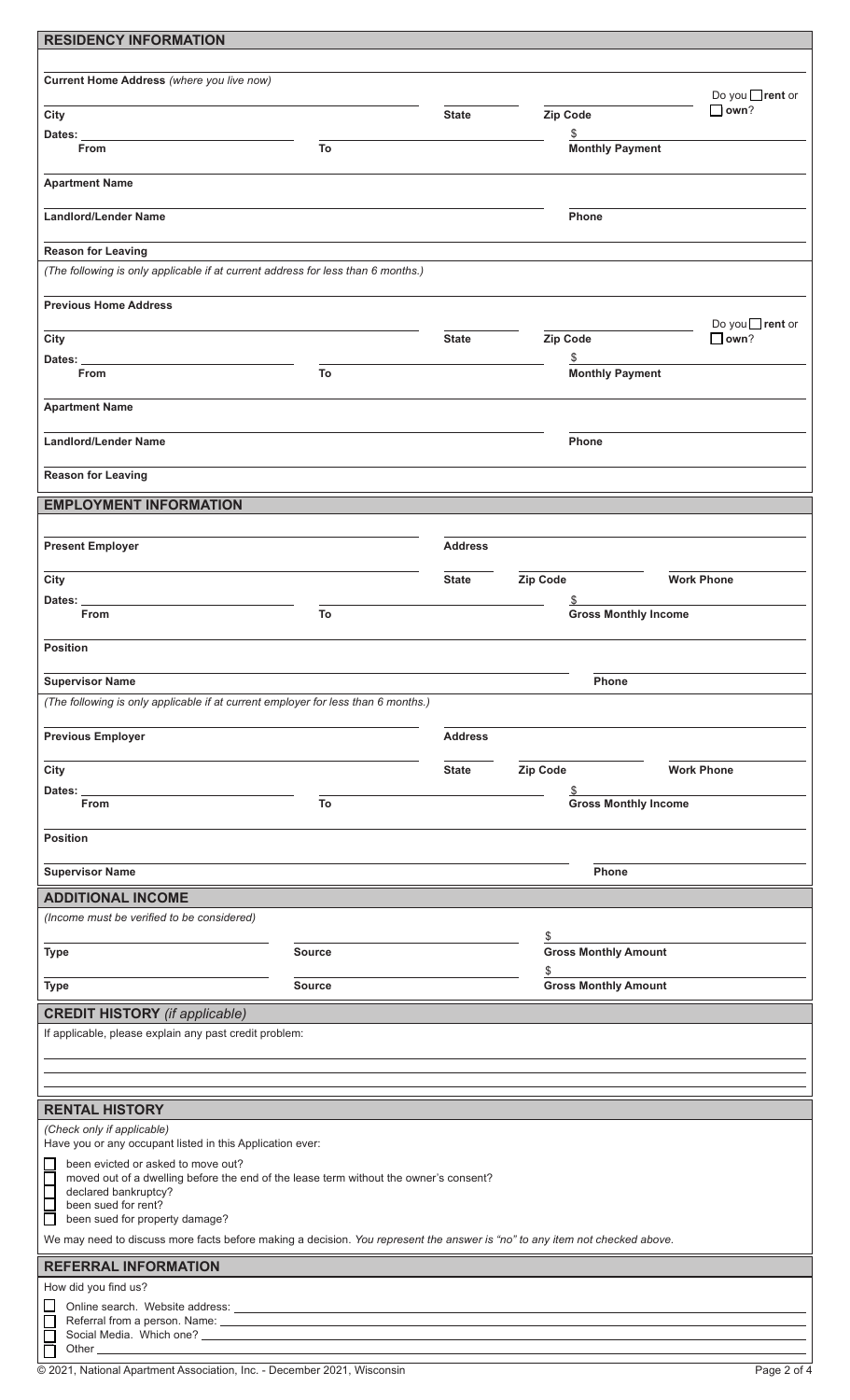|     | <b>EMERGENCY CONTACT</b>                                                                                                                                                                                                                                                                                                                                                                                                                                                                                            |                                            |              |                                                                                                                                                                                                                                                                                                                                                                                                                                                                             |  |  |  |
|-----|---------------------------------------------------------------------------------------------------------------------------------------------------------------------------------------------------------------------------------------------------------------------------------------------------------------------------------------------------------------------------------------------------------------------------------------------------------------------------------------------------------------------|--------------------------------------------|--------------|-----------------------------------------------------------------------------------------------------------------------------------------------------------------------------------------------------------------------------------------------------------------------------------------------------------------------------------------------------------------------------------------------------------------------------------------------------------------------------|--|--|--|
|     | Emergency contact person over 18, who will not be living with you:                                                                                                                                                                                                                                                                                                                                                                                                                                                  |                                            |              |                                                                                                                                                                                                                                                                                                                                                                                                                                                                             |  |  |  |
|     |                                                                                                                                                                                                                                                                                                                                                                                                                                                                                                                     |                                            |              |                                                                                                                                                                                                                                                                                                                                                                                                                                                                             |  |  |  |
|     | Name                                                                                                                                                                                                                                                                                                                                                                                                                                                                                                                |                                            | Relationship |                                                                                                                                                                                                                                                                                                                                                                                                                                                                             |  |  |  |
|     | Address                                                                                                                                                                                                                                                                                                                                                                                                                                                                                                             |                                            | City         |                                                                                                                                                                                                                                                                                                                                                                                                                                                                             |  |  |  |
|     | Zip Code<br>State                                                                                                                                                                                                                                                                                                                                                                                                                                                                                                   | Home Phone #                               |              | Cell Phone #                                                                                                                                                                                                                                                                                                                                                                                                                                                                |  |  |  |
|     | Work Phone #                                                                                                                                                                                                                                                                                                                                                                                                                                                                                                        | <b>Email Address</b>                       |              |                                                                                                                                                                                                                                                                                                                                                                                                                                                                             |  |  |  |
|     | <b>VEHICLE INFORMATION</b> (if applicable)                                                                                                                                                                                                                                                                                                                                                                                                                                                                          |                                            |              |                                                                                                                                                                                                                                                                                                                                                                                                                                                                             |  |  |  |
|     | List all vehicles owned or operated by you or any occupants (including cars, trucks, motorcycles, trailers, etc.).                                                                                                                                                                                                                                                                                                                                                                                                  |                                            |              |                                                                                                                                                                                                                                                                                                                                                                                                                                                                             |  |  |  |
|     |                                                                                                                                                                                                                                                                                                                                                                                                                                                                                                                     |                                            |              |                                                                                                                                                                                                                                                                                                                                                                                                                                                                             |  |  |  |
|     | Make                                                                                                                                                                                                                                                                                                                                                                                                                                                                                                                | Model                                      |              | Color                                                                                                                                                                                                                                                                                                                                                                                                                                                                       |  |  |  |
|     | Year                                                                                                                                                                                                                                                                                                                                                                                                                                                                                                                | License Plate #                            |              | <b>State</b>                                                                                                                                                                                                                                                                                                                                                                                                                                                                |  |  |  |
|     |                                                                                                                                                                                                                                                                                                                                                                                                                                                                                                                     |                                            |              |                                                                                                                                                                                                                                                                                                                                                                                                                                                                             |  |  |  |
|     | Make                                                                                                                                                                                                                                                                                                                                                                                                                                                                                                                | Model                                      |              | Color                                                                                                                                                                                                                                                                                                                                                                                                                                                                       |  |  |  |
|     | Year                                                                                                                                                                                                                                                                                                                                                                                                                                                                                                                | License Plate #                            |              | State                                                                                                                                                                                                                                                                                                                                                                                                                                                                       |  |  |  |
|     |                                                                                                                                                                                                                                                                                                                                                                                                                                                                                                                     |                                            |              |                                                                                                                                                                                                                                                                                                                                                                                                                                                                             |  |  |  |
|     | Make                                                                                                                                                                                                                                                                                                                                                                                                                                                                                                                | Model                                      |              | Color                                                                                                                                                                                                                                                                                                                                                                                                                                                                       |  |  |  |
|     | Year                                                                                                                                                                                                                                                                                                                                                                                                                                                                                                                | License Plate #                            |              | State                                                                                                                                                                                                                                                                                                                                                                                                                                                                       |  |  |  |
|     |                                                                                                                                                                                                                                                                                                                                                                                                                                                                                                                     |                                            |              |                                                                                                                                                                                                                                                                                                                                                                                                                                                                             |  |  |  |
|     | Make                                                                                                                                                                                                                                                                                                                                                                                                                                                                                                                | Model                                      |              | Color                                                                                                                                                                                                                                                                                                                                                                                                                                                                       |  |  |  |
|     | Year                                                                                                                                                                                                                                                                                                                                                                                                                                                                                                                | License Plate #                            |              | <b>State</b>                                                                                                                                                                                                                                                                                                                                                                                                                                                                |  |  |  |
|     | <b>PET INFORMATION</b> (if applicable)                                                                                                                                                                                                                                                                                                                                                                                                                                                                              |                                            |              |                                                                                                                                                                                                                                                                                                                                                                                                                                                                             |  |  |  |
|     | animal addendum, which may require additional deposits, rents, fees or other charges.                                                                                                                                                                                                                                                                                                                                                                                                                               |                                            |              | You may not have any animal in your unit without management's prior authorization in writing. If we allow your requested animal, you must sign a separate                                                                                                                                                                                                                                                                                                                   |  |  |  |
|     | Name                                                                                                                                                                                                                                                                                                                                                                                                                                                                                                                | <b>Type</b>                                |              | <b>Breed</b>                                                                                                                                                                                                                                                                                                                                                                                                                                                                |  |  |  |
|     | Gender                                                                                                                                                                                                                                                                                                                                                                                                                                                                                                              | Weight                                     |              | Color                                                                                                                                                                                                                                                                                                                                                                                                                                                                       |  |  |  |
|     |                                                                                                                                                                                                                                                                                                                                                                                                                                                                                                                     | Assistance Animal Status: ness no          |              |                                                                                                                                                                                                                                                                                                                                                                                                                                                                             |  |  |  |
| Age |                                                                                                                                                                                                                                                                                                                                                                                                                                                                                                                     |                                            |              |                                                                                                                                                                                                                                                                                                                                                                                                                                                                             |  |  |  |
|     | Name                                                                                                                                                                                                                                                                                                                                                                                                                                                                                                                | Type                                       |              | <b>Breed</b>                                                                                                                                                                                                                                                                                                                                                                                                                                                                |  |  |  |
|     |                                                                                                                                                                                                                                                                                                                                                                                                                                                                                                                     |                                            |              |                                                                                                                                                                                                                                                                                                                                                                                                                                                                             |  |  |  |
|     | Gender                                                                                                                                                                                                                                                                                                                                                                                                                                                                                                              | Weight<br>Assistance Animal Status: yes no |              | Color                                                                                                                                                                                                                                                                                                                                                                                                                                                                       |  |  |  |
| Age |                                                                                                                                                                                                                                                                                                                                                                                                                                                                                                                     |                                            |              |                                                                                                                                                                                                                                                                                                                                                                                                                                                                             |  |  |  |
|     | <b>APPLICATION AGREEMENT</b>                                                                                                                                                                                                                                                                                                                                                                                                                                                                                        |                                            |              |                                                                                                                                                                                                                                                                                                                                                                                                                                                                             |  |  |  |
|     | continue with this application, you'll need to review the Application Agreement carefully and acknowledge that you accept its terms.<br>must be explicitly noted on the Lease Contract.                                                                                                                                                                                                                                                                                                                             |                                            |              | The following Application Agreement will be signed by you and all co-applicants prior to signing a Lease Contract. While some of the information<br>below may not yet apply to your situation, there are some provisions that may become applicable prior to signing a Lease Contract. In order to<br>1. Lease Contract Information. The Lease Contract contemplated by the parties will be the current Lease Contract. Special information and conditions                  |  |  |  |
|     | application deposit of all applicants toward the required security deposit or rent when the Lease Contract has been signed.                                                                                                                                                                                                                                                                                                                                                                                         |                                            |              | 2. Approval When Lease Contract Is Signed in Advance. If you and all co-applicants have already signed the Lease Contract when we approve the<br>Application, our representative will notify you (or one of you if there are co-applicants) of our approval, sign the Lease Contract, and then credit the                                                                                                                                                                   |  |  |  |
|     |                                                                                                                                                                                                                                                                                                                                                                                                                                                                                                                     |                                            |              | 3. Approval When Lease Contract Isn't Yet Signed. If you and all co-applicants have not signed the Lease Contract when we approve the Application,<br>our representative will notify you (or one of you if there are co-applicants) of the approval, sign the Lease Contract when you and all co-applicants have<br>signed, and then credit the application deposit of all applicants toward the required security deposit or rent when the Lease Contract has been signed. |  |  |  |
|     | may keep the application deposit to cover our actual costs and damages.                                                                                                                                                                                                                                                                                                                                                                                                                                             |                                            |              | 4. If you Fail to Sign Lease After Approval. Unless we authorize otherwise in writing, you and all co-applicants must sign the Lease Contract within 3<br>days after we give you our approval in person or by telephone or within 5 days after we mail you our approval. If you or any co-applicant fails to sign, we                                                                                                                                                       |  |  |  |
|     | 5. If You Withdraw Before Approval. If, before signing the Lease Contract, you or any co-applicant withdraws an Application or notifies us that you've<br>changed your mind about renting the apartment unit, we'll return the full deposit by first-class mail or deliver the full deposit to you by the end of the next<br>business day.                                                                                                                                                                          |                                            |              |                                                                                                                                                                                                                                                                                                                                                                                                                                                                             |  |  |  |
|     | 6. Approval/Non-Approval in Seven Days. We will notify you whether you've been approved within 7 days after the date we receive a completed<br>Application. Your Application will be considered "disapproved" if we fail to notify you of your approval within 7 days after we have received a completed<br>Application. Notification may be in person or by mail or telephone unless you have requested that notification be by mail. You must not assume approval<br>until you receive actual notice of approval. |                                            |              |                                                                                                                                                                                                                                                                                                                                                                                                                                                                             |  |  |  |
|     | you by the end of the next business day.                                                                                                                                                                                                                                                                                                                                                                                                                                                                            |                                            |              | 7. Refund after Non-Approval. If you or any co-applicant is disapproved or deemed disapproved under Paragraph 6, we'll refund all application deposits<br>within 1 day of such disapproval. Refund checks may be made payable to all co-applicants and mailed to one applicant by first-class mail or deliver to                                                                                                                                                            |  |  |  |
|     | holiday, the deadline will be extended to the end of the next business day.                                                                                                                                                                                                                                                                                                                                                                                                                                         |                                            |              | 8. Extension of Deadlines. If the deadline for signing, approving, or refunding under paragraphs 4, 6, or 7 falls on a Saturday, Sunday, or a state or federal                                                                                                                                                                                                                                                                                                              |  |  |  |
|     |                                                                                                                                                                                                                                                                                                                                                                                                                                                                                                                     |                                            |              | 9. Keys or Access Devices. We'll furnish keys and/or access devices only after: (1) all parties have signed the Lease Contract and other rental documents;                                                                                                                                                                                                                                                                                                                  |  |  |  |
|     | and (2) all applicable rents and security deposits have been paid in full.<br>10. Application Submission. Submission of a rental application does not guarantee approval or acceptance. It does not bind us to accept the applicant<br>or to sign a Lease Contract.                                                                                                                                                                                                                                                 |                                            |              |                                                                                                                                                                                                                                                                                                                                                                                                                                                                             |  |  |  |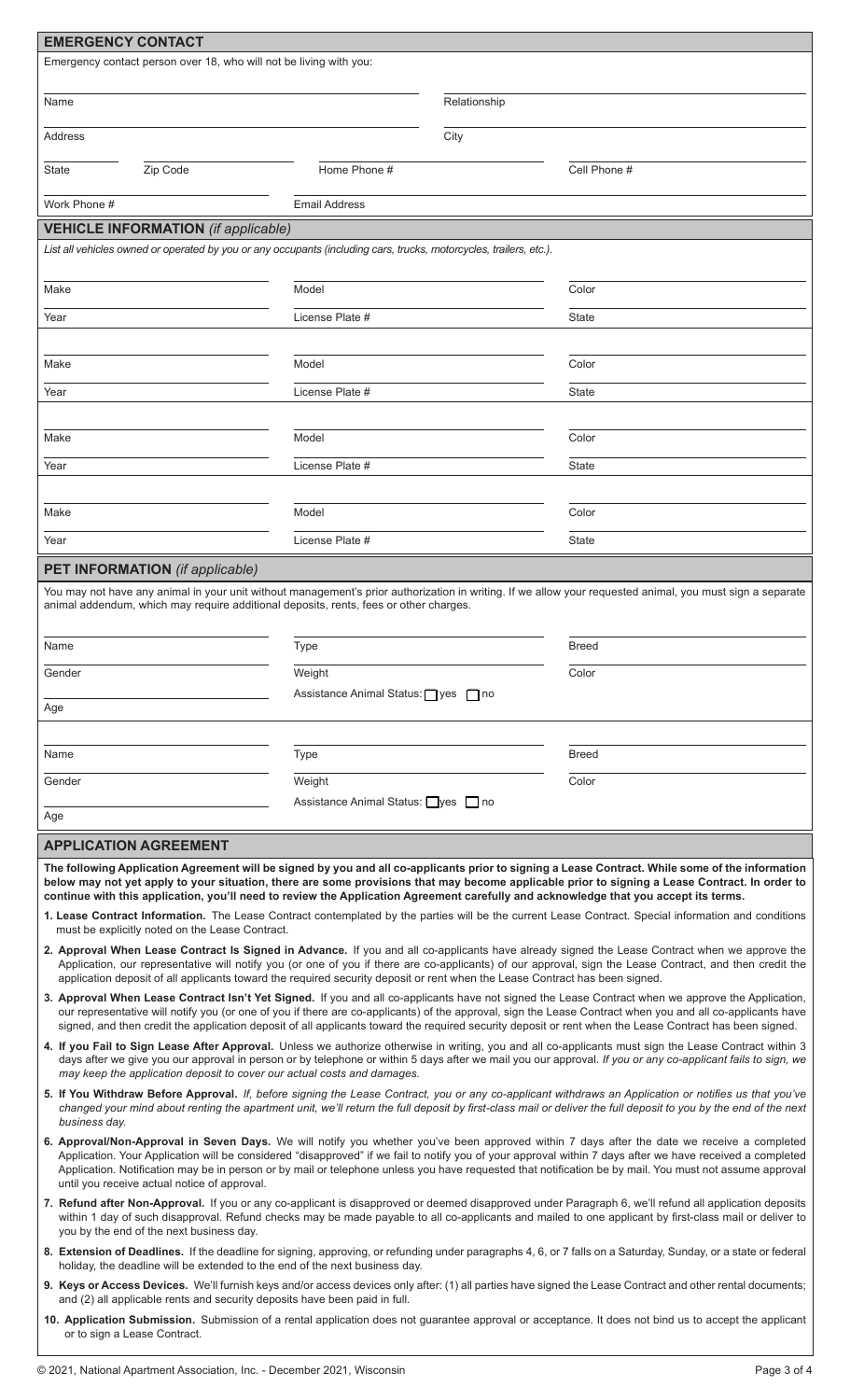# **DISCLOSURES**

- **1. Application Deposit.** You agree to pay to our representative an application deposit in the amount indicated in paragraph 3. *The application deposit is not a security deposit.* The application deposit will be credited toward the required security deposit or rent when the Lease Contract has been signed by all parties; OR, it will be refunded under paragraph 7 of the Application Agreement if your application is not approved; OR, we may withhold from the application deposit an amount sufficient to cover our actual costs and damages.
- **2. Fees Due. Your Rental Application will not be processed until we receive your completed Rental Application (and the completed Rental Application of all co-applicants, if applicable) and the following fees:** 1. Application deposit: \$\_\_\_\_\_\_\_\_\_\_\_\_\_\_\_\_
- **3. Completed Application.** Your Rental Application for Residents and Occupants will not be considered "completed" and will not be processed until we receive the following documentation and fees:
	- 1. Your completed Rental Application;
	- 2. Completed Rental Applications for each co-applicant (if applicable);
	- 3. Application deposit for the Unit.
- 4. Notice to or from Co-Applicants. Any notice we give you or your co-applicant is considered notice to all co-applicants; and any notice from you or your co-applicant is considered notice from all co-applicants.

### **AUTHORIZATION AND ACKNOWLEDGMENT**

#### **AUTHORIZATION**

### I authorize **Exchange at 104**

(name of owner/agent) to obtain reports from any consumer reporting agencies before, during, and after tenancy on matters relating to a lease by the above owner to me and to verify, by all available means, the information in this application, including income history and other information reported by employer(s) to any state employment security agency. Work history information may be used only for this Rental Application. Authority to obtain work history information expires 365 days from the date of this Application.

# **Payment Authorization**

# I authorize **Exchange at 104**

(name of owner/agent) to collect payment of the application deposit in the amounts specified under paragraph 3 of the Disclosures.

#### **Non-Sufficient Funds and Dishonored Payments.**

If a check from an applicant is returned to us by a bank or other entity for any reason, if any credit card or debit card payment from applicant to us is rejected, or if we are unable, through no fault of our own or our bank, to successfully process any ACH debit, credit card, or debit card transaction, then:

- (i) Applicant shall pay to us the NSF Charge; and
- (ii) We reserve the right to refer the matter for criminal prosecution

#### **ACKNOWLEDGMENT**

You declare that all your statements in this Application are true and complete. You authorize us to verify the same through any means, including consumer reporting agencies and other rental housing owners. If you fail to answer any question(s) or give false information, we may reject the application, and terminate your right of occupancy. Giving false information is a serious criminal offense. We may at any time furnish information to consumer reporting agencies and other rental housing owners regarding your performance of your legal obligations, including both favorable and unfavorable information about your compliance with the Lease Contract, the rules, and financial obligations. Fax and electronic signatures are legally binding.

**This Rental Application and the Lease Contract are binding legal documents when signed. Before submitting a Rental Application or signing a Lease Contract, you may take a copy of these documents to review and/or consult an attorney. Additional provisions or changes may be made in the Lease Contract if agreed to in writing by all parties.**

**Applicant's Signature Date** 

 $\overline{a}$ 

**Unit # or type**

**FOR OFFICE USE ONLY**

**Apt. name or apartment address (street, city)**

**Person accepting application Phone** 

 $\overline{a}$ **Person processing application example and the example of the example of the example of the example of the example of the example of the example of the example of the example of the example of the example of the example of** Applicant or Co-applicant was notified by q **telephone** q **letter** q **email**, or q **in person** of q **acceptance** or q **non-acceptance** on

(Deadline for applicant and all co-applicants to sign lease is three days after notification of acceptance in person or by telephone, five days if by mail.) Name of person(s) who were notified (at least one applicant must be notified if multiple applicants):

Name(s)

Name of owner's representative who notified above person(s)

# **ADDITIONAL COMMENTS**



.